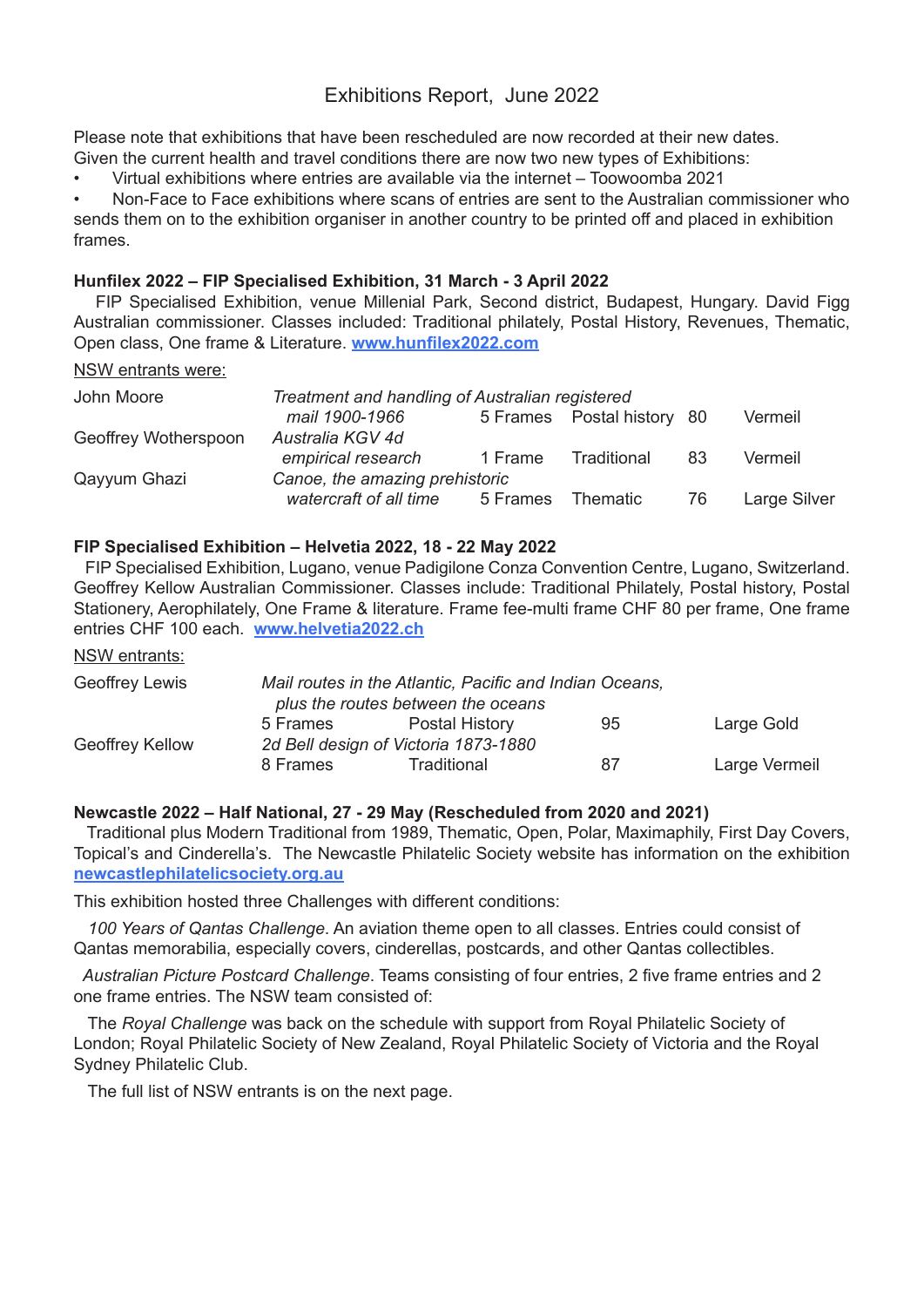Full list of NSW entrants in **Newcastle 2022**:

| Traditional:                  |                                                     |          |    |               |
|-------------------------------|-----------------------------------------------------|----------|----|---------------|
| <b>Lionel Savins</b>          | The 1935 Pictorial definitive stamps of New Zealand |          |    |               |
|                               |                                                     | 8 Frames | 92 | Large Gold    |
| <b>Geoffrey Lewis</b>         | <b>Spanish Philippines</b>                          | 4 Frames | 83 | Large Vermeil |
| Sarah Harvey                  | Hong Kong King George V definitive 1912-1937        |          |    |               |
|                               | including China overprints                          | 5 Frames | 82 | Large Vermeil |
| Jon Tiernan                   | Victoria Railways Parcel/Freight stamps 1877-1966   |          |    |               |
|                               |                                                     | 5 Frames | 90 | Large Gold    |
| Zengshu Chang                 | The Chinese Revolution of 1911 and                  |          |    |               |
|                               | Sun Yet Sen stamps                                  | 5 Frames | 74 | Large Silver  |
| <b>Gregory Laidler</b>        | 1929 Swan - the stamps commemorating                |          |    |               |
|                               | the centenary of Western Australia                  | 5 Frames | 78 | Vermeil       |
| <b>Gregory Laidler</b>        | The 1927 stamp commemorating the                    |          |    |               |
|                               | opening of Parliament House in Canberra             | 5 Frames | 82 | Large Vermeil |
| John Bozic                    | 1d KGV issues of the Commonwealth of                |          |    |               |
|                               | Australia                                           | 8 Frames | 90 | Large Gold    |
| John Pearson                  | The official stamps of South Australia              |          |    |               |
|                               | 1868-1914                                           | 5 Frames | 84 | Large Vermeil |
| <b>Gert Ebing</b>             | Prussia 1850-1867                                   | 5 Frames | 84 | Large Vermeil |
| <b>Aerophilately</b>          |                                                     |          |    |               |
| Ed Wolf                       | Qantas's international competitor's during          |          |    |               |
|                               | the tenure of Hudson Fysh 1931-1966                 | 5 Frames | 76 | Vermeil       |
|                               |                                                     |          |    |               |
| <b>Open Philately</b>         |                                                     |          |    |               |
| <b>Tony Walker</b>            | The German occupation of Guernsey                   |          |    |               |
|                               | 1940-1945                                           | 8 Frames | 77 | Vermeil       |
| <b>Tony Walker</b>            | North Borneo: Defence, Occupation                   |          |    |               |
|                               | and Liberation 1939-1948                            | 8 Frames | 81 | Large Vermeil |
| John Moore                    | Coconut - the palm of life                          | 5 Frames | 80 | Large Vermeil |
| Postal History - One Frame    |                                                     |          |    |               |
| <b>Andrew Small</b>           | Qantas slogans as used in postal franking           |          |    |               |
|                               | machines, metered cancellations and                 |          |    |               |
|                               | <b>Qantas stationery</b>                            | 1 Frame  | 57 | <b>Bronze</b> |
| Picture Postcards - One Frame |                                                     |          |    |               |
| <b>Barbara Hancock</b>        | Sydney's historic George Street                     | 1 Frame  | 83 | Large Vermeil |
| <b>Richard Peck</b>           | <b>Regional trams of Australia</b>                  | 1 Frame  | 75 | Vermeil       |
|                               |                                                     |          |    |               |
| <b>Picture Postcards</b>      |                                                     |          |    |               |
| Des Beechey                   | Seventy nine publishers of Tasmanian                |          |    |               |
|                               | post cards                                          | 5 Frames | 76 | Vermeil       |
| <b>Jeff Fitzgerald</b>        | Postcard images of Aboriginal people                | 5 Frames | 87 | Gold          |
| John Moore                    | Qantas fly's to the world                           | 4 Frames | 70 | Large Silver  |
| <b>Polar Philately</b>        |                                                     |          |    |               |
| Darren Jones                  | <b>Humans in Antarctica</b>                         | 5 Frames | 69 | Silver        |
|                               |                                                     |          |    |               |
| <b>First Day Covers</b>       |                                                     |          |    |               |
| <b>Anthony Scott</b>          | <b>WCS Wesley Cover Service</b><br>from 1934 - 2000 | 8 Frames | 76 | Vermeil       |
|                               |                                                     |          |    |               |
| <b>Tim Kennaway</b>           | 1962 USA 4c Project Mercury stamp issue,            |          |    |               |
|                               | FDC cachet makers and America's                     |          |    |               |
|                               | third Astronaut in space                            | 2 Frames | 70 | Large Silver  |
| <b>Gregory Peter</b>          | Australia Pre Decimal First Day<br>Covers 1937-1940 | 2 Frames | 84 |               |
|                               |                                                     |          |    | Large Vermeil |
|                               |                                                     |          |    |               |

 *.... continued next page*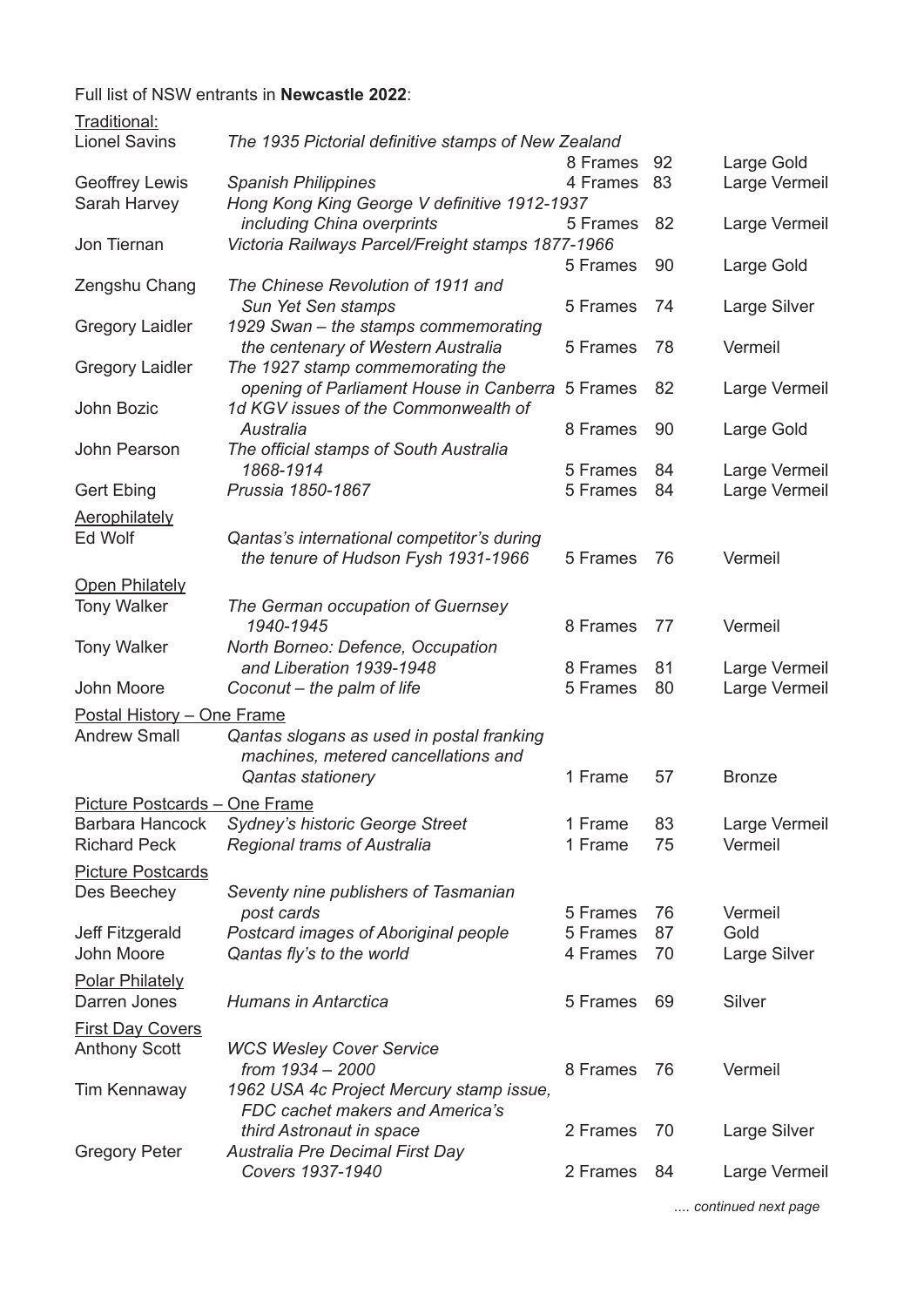| <b>Modern Traditional</b> |                                                                                |             |      |               |
|---------------------------|--------------------------------------------------------------------------------|-------------|------|---------------|
| John Moore                | 1988 Australia's Living together                                               | 5 Frames    | 85   | Gold          |
| Barbara Hancock           | Australia's peel and stick revolution                                          | 8 Frames    | - 91 | Large Gold    |
| <b>Topical Philately</b>  |                                                                                |             |      |               |
|                           | Howard Bridgman From Imperial China to the Hobbit via                          |             |      |               |
|                           | Europe: Dragons on postage stamps                                              | 2 Frames 71 |      | Large Silver  |
| Howard Bridgman           | Japanese Buntsu (International Letter<br>writing week) issues - Classic Easter |             |      |               |
|                           | art on stamps                                                                  | 2 Frames    | -57  | <b>Bronze</b> |

#### **Capex 2022 (FIP/FIAF) – Toronto, Canada, 9 - 12 June 2022**

 World Stamp Championship for the One frame class (400 frame sides set aside) and Philatelic literature. Australian Judge Commissioner Ian McMahon. Venue Metro Toronto Convention Centre. Frame fees, One frame class \$U@ 125, Philatelic literature \$US 80. **Capex22.org**

#### NSW Entrants: Linda Lee *Pioneer Life definitive* Traditional Paula Sager *The Perkins Bacon 5d Diadem stamp* of New South Wales **by Contact Contact Contact Contact Contact Contact Contact Contact Contact Contact Contact Contact Contact Contact Contact Contact Contact Contact Contact Contact Contact Contact Contact Contact Contact** Geoffrey Kellow *The 1966 Gold Coinage issue of Sierra Leone* Traditional

## **Indonesia 2022 – FIP, 4 - 9 August 2022 (Rescheduled from November 2020)**

 Specialised World Stamp Championship Exhibition to be held in Jakarta. Mike Kouwen has taken over as Australian Commissioner. Applications to be with the national commissioner by 25 April 2022. The application form can be filled in on-line. Previous applications are still valid.

Exhibition website is: www.indonesia2022.id

#### **ANPEX 2022, Adelaide 20 - 21 August. Australian Single Frame exhibition**

 *ANPEX 2022* commemorates the Sesquicentary of the completion of the Overland Telegraph line from Darwin to Adelaide. The venue is the Hectorvill Community Centre, 47 Reid Ave, Hectorville, Adelaide 5073. All FIP and APF classes are offered. There is also a special Telegram class – entries must be on a telegraph theme. Examples may be covers used to convey telegrams, telegraph stationery / receipts, telegraph station macrophile, picture postcards of Post and Telegraph Offices. Frame fee's are \$45 per entry. Applications closed on Friday 27 May 2022.

 Postal address: PO Box 10159, Business Hub, Gouger Street, Adelaide S-Aust 5000. Internet: **www.apf.org.au/sa/anpex22**

#### **Antarctic Festival Stamp & Postcard Exhibition, Hobart, 25 - 28 August 2022.**

 The Antarctic Stamp and Postcard exhibition will now open at noon, Friday 26 August 2022 rather than Wednesday 24 August 2022. The Exhibition will close as before at 4:00 pm Sunday 28 August.

 Due to the changed arrangements for the Antarctic Festival, of which our exhibition is part, we no longer expect all aspects of the Festival to be operating through the week. The weekend 27 - 28th will however be very busy at the Festival with many Antarctic-related displays and events in full swing as well as our Exhibition. The venue is still the Princes What No 1 shed at the Hobart waterfront precinct.

The *Stamp and Postcard Exhibition* will feature 6 dealers (local and from elsewhere in Australia); displays of Antarctic-related stamps, postcards and collectables, including rare and seldom-seen items.

 The Exhibition Dinner on Friday evening 26th will be a highlight with interesting guest speakers and a menu the same as the meal served to the departing Mawson Exhibition at Hadley's Hotel in 1911. There are still a few tickets available on the Exhibition website - https://antarcticstampexhibition.com.au/

 For anyone attending and interested in volunteering, we expect to set up on Thursday 25th and bump out Sunday and Monday.

Peter Allan, Antarctic Stamp and Postcard Exhibition Committee.

| A Facebook page has been launched for the Antarctic Festival Stamp and Postcard Exhibition. |               |
|---------------------------------------------------------------------------------------------|---------------|
| https://www.facebook.com/antarcticstampexhibition                                           | Facebook page |
| https://antarcticstampexhibition.com.au                                                     | Website       |